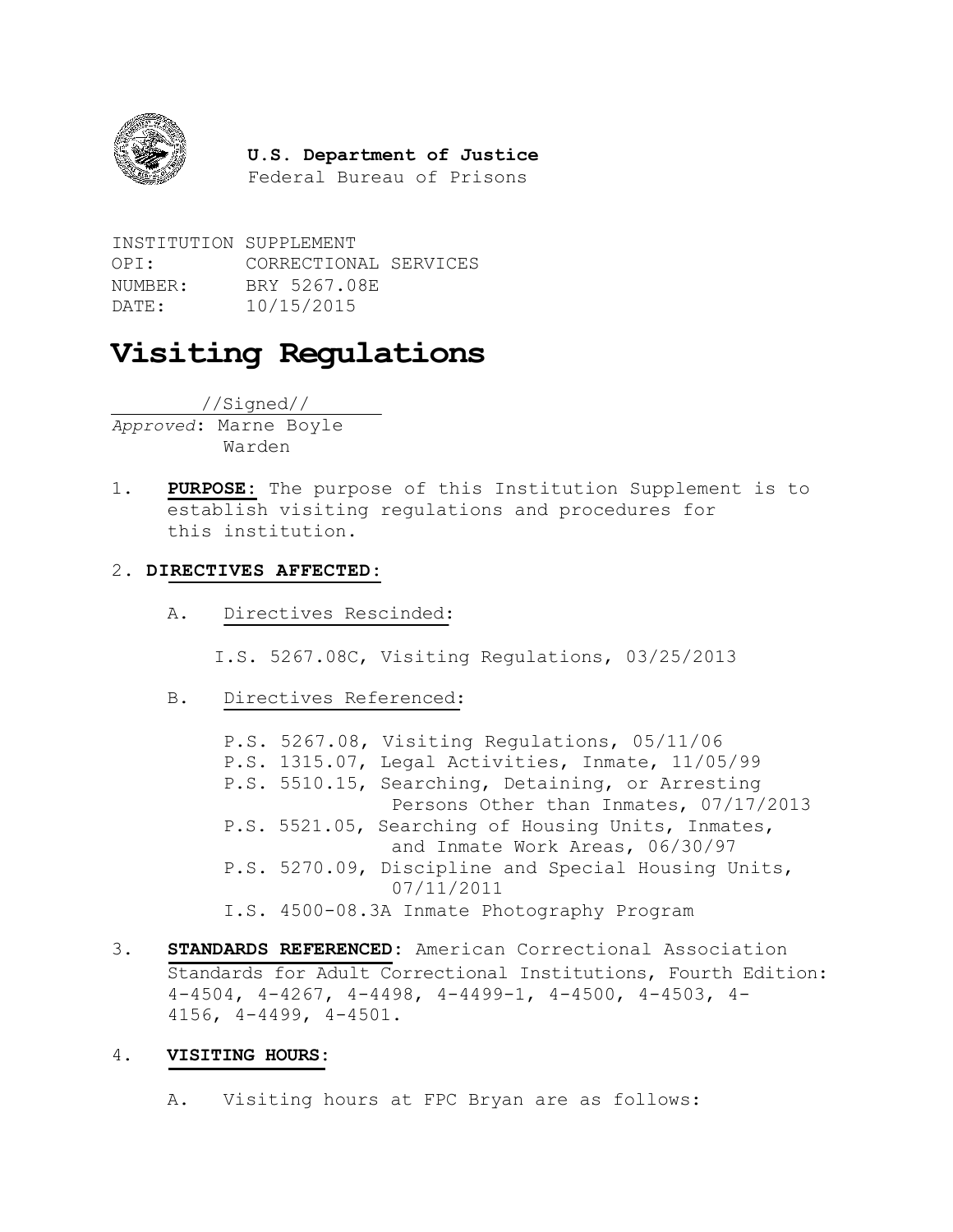Sunday - 8:00 a.m. to 5:00 p.m. Monday through Friday - no visiting Saturday - 8:00 a.m. to 5:00 p.m. Federal Holidays -  $8:00$  a.m. -  $3:00$  p.m.

B. In order to ensure sufficient time is available for in-processing of visitors and inmates, visitors must arrive at the institution no later than the times listed below:

| Visiting Day        | Arrival Deadline |
|---------------------|------------------|
| Saturday and Sunday | 3:00 p.m.        |
| Federal Holidays    | $1:00$ p.m.      |

- C. Inmates housed in Temporary Holding or as a holdover may receive visits and be afforded the same visiting hours as the general population. Visitation may be denied if it is determined by the Warden that to permit visitation might threaten the security of the institution. Visits for these inmates will be held at a table near the officer's station and will be closely monitored by the Visiting Room officers. No outside visiting shall be permitted.
- D. Maximum rated capacity in the Visiting Room is not to exceed 570 persons, including children.
- E. There are no non-contact visiting areas.
- F. The institution phone number is (979) 823-1879. If transportation is required, a local Taxi Service will be utilized.
- G. FPC Bryan does not have pretrial holdover or detainee inmates; therefore, visiting for that category of inmates does not occur at this institution.

#### 5. **ACTION:**

- A. Approved Visitors:
	- 1. During the institution/unit orientation process, each inmate will complete a list of proposed visitors by submitting the Visiting List Information Form (Attachment 2) and Supplemental Visiting List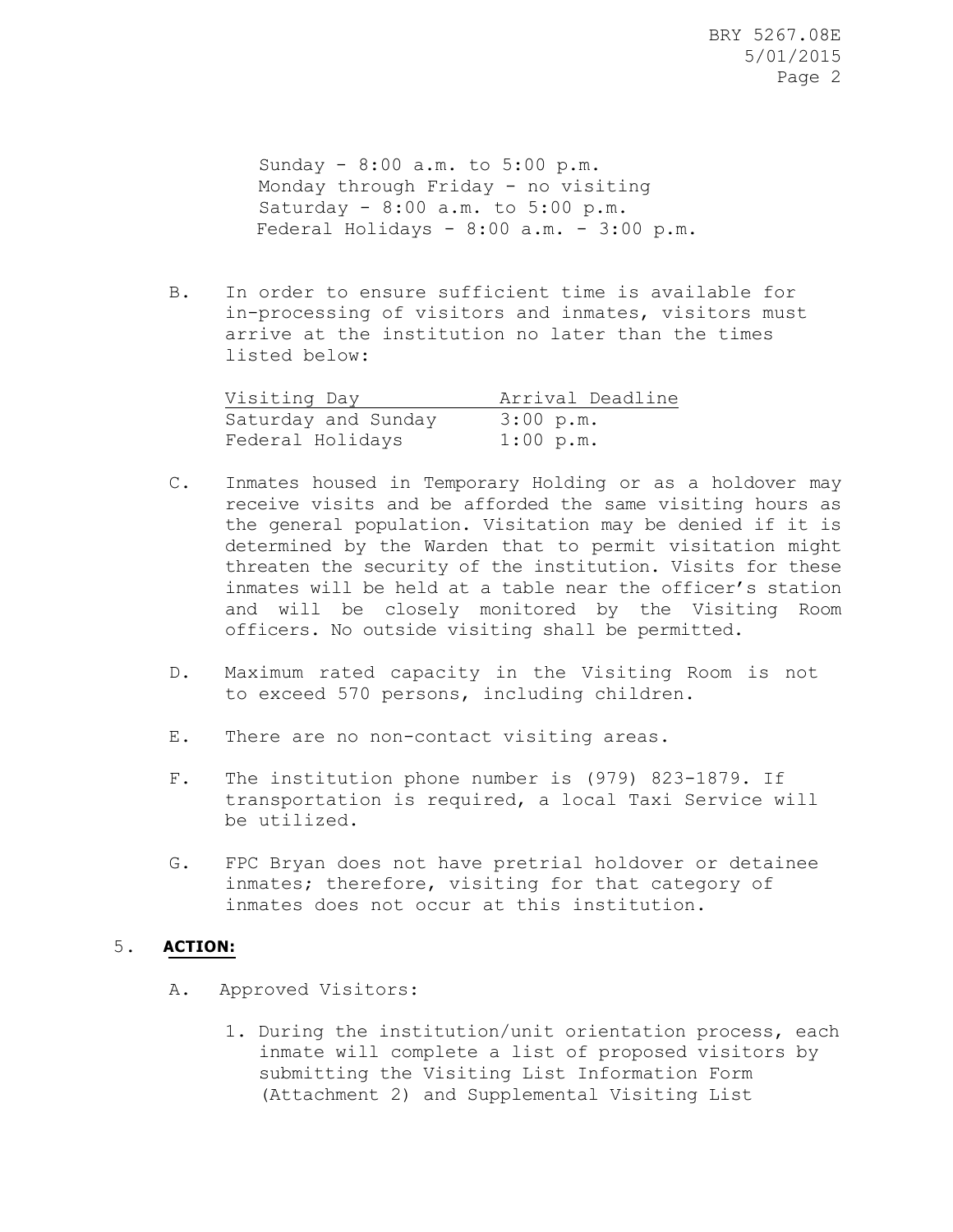Information Form (Attachment 3) to her unit counselor. Members of the inmate's immediate family will normally be placed on the inmate's approved visiting list upon arrival at Bryan, subsequent to relationship verification via the Pre-Sentence Investigation report. Immediate family members include: spouse, father, mother, stepfather, stepmother, brother(s), sister(s), children, stepchildren, or anyone having served as a parent such as a legal guardian, foster parent, grandparents (established by name in the Pre-Sentence Investigation report). Common-law spouses shall be referred to the Unit Manager for review of relevant state law prior to being added to the visiting list. In regards to non-family visitors, the inmate must have known the proposed visitor(s) prior to incarceration. The Warden must approve any exception to this requirement.

2. The inmate is responsible for sending the Visitor Information Form (BP-S629.052) and the Visiting Regulations Sheet (Attachment 4) to each prospective visitor. The Visitor Information Form is to be returned by the visitor directly to the inmate's unit team. The Unit Team may conduct a background check on all potential visitors. If a visitor is disapproved, the inmate will be notified by a member of the Unit Team. The inmate may challenge the Unit Team's decision by appealing to the Warden in writing.

The parent or legal guardian (not the inmate) must sign the Visitor Information Form (BP-S629.052) indicating their consent for a person under the age of 18 to visit.

3. The Visiting List Information Form will be completed by unit staff. The original list will be maintained in the inmate's Central File. Inmates may submit any changes on an as needed basis. All changes will be made by unit staff. Each inmate is limited to thirty (30) visitors on the approved visiting list. Unit staff will ordinarily have a copy of the approved visiting list to the Visiting Room Officer within five (5) days of receipt. At this time the Unit Team will input this visiting list into the Visiting Room Computer Housing Program. A "hard" copy of each inmate's visiting list will be maintained by the unit team in the inmate's central file. A "hard" copy will also be forwarded to Visiting Room staff for placement in the inmate's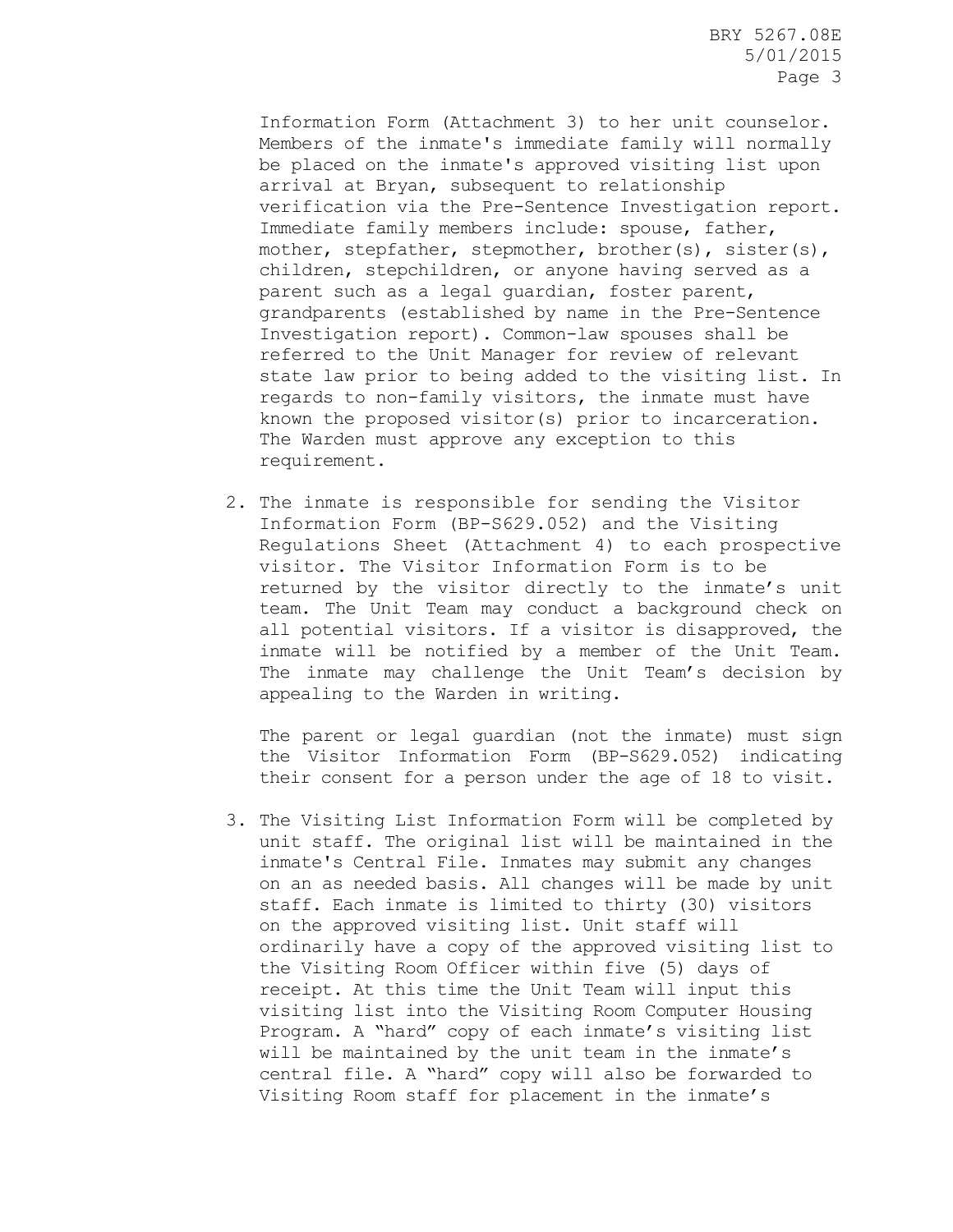visiting file to be used as a back-up system to the computer visiting program.

- 4. Each inmate may receive five (5) adult visitors and five (5) children visitors at a time. If an inmate has more than five (5) children in their family, they may choose to split the visit or request a special visit on an infrequent basis. If an inmate wishes to have additional children for a special visit, the inmate must submit a request to their Unit Team outlining such a request and await approval. Once approval is granted, the inmate must notify the affected visitor. However, if the Visiting Room reaches crowding conditions, this visit may face termination to allow additional visitors to enter.
- 5. If a special request for additional visitors or a special visit for extenuating circumstances is granted, this approval will be annotated by the Unit Team in the institution's computer visiting program and a hard copy of the request with approval noted will be forwarded to the Visiting Room staff to be placed in the inmate's visiting file.
- 6. Each inmate will submit a Supplemental Visiting List Information (attachment 3) when additional names of immediate family or other individuals are requested for placement on their visiting list.
- 7. Visitors who have not reached their 16th birthday must be escorted by a responsible adult visitor (a person who has reached their  $18^{th}$  birthday). Each member of this party (children 16-17 and adult visitors) must be on the approved visiting list of the inmate to be visited.

Requested visitors who are 16-17 years of age and not accompanied by a parent, legal guardian, or immediate family member who is 18 years of age must have written approval of a parent, legal guardian, or immediate family member who is 18 years of age prior to visitation.

It is the inmate's responsibility to ensure their visitors are aware of and notified of the institution visiting rules and regulations.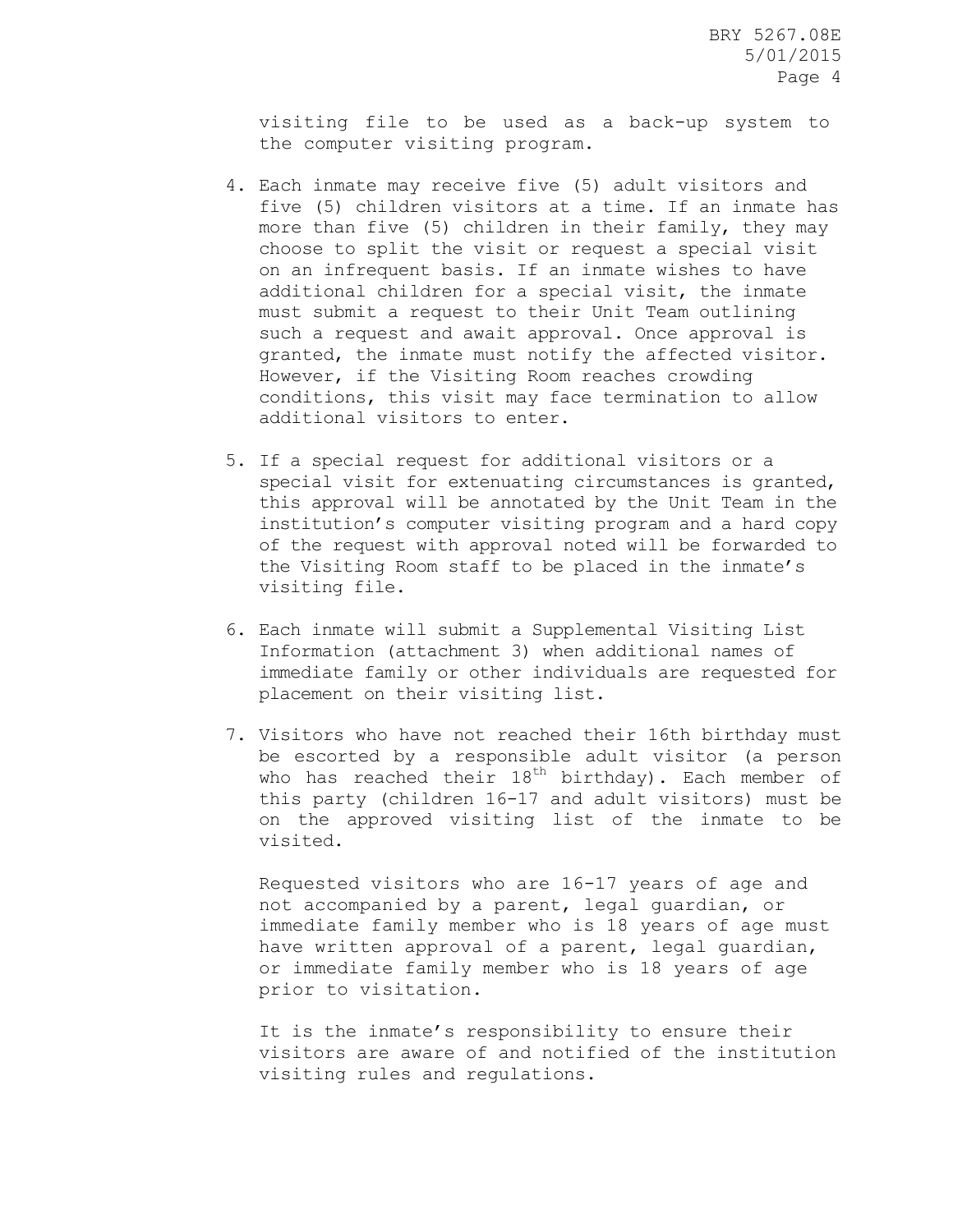#### **VISITOR AGE GROUPS**

0-17 years old – Minor 18 years and older- Adult

- B. Termination of Visits:
	- 1. Visitors may visit the full period of posted visiting hours on any scheduled visiting day, provided the Visiting Room does not become overcrowded. In the event of overcrowding, it may be necessary to terminate visits. A decision to terminate visits will be made by the Institution Duty Officer and the Operations Lieutenant. In making the decision, he/she will consider the distance traveled and the frequency of visits.
	- 2. Visits may be terminated when visiting becomes indecent, loud, profane, or affects the general order of the visiting area. At such time, the Visiting Room Officer may issue a verbal warning and notify the Institution Duty Officer of the situation. When terminating a visit, visiting room officers should consult with the Operations Lieutenant or Institution Duty Officer. The Operations Lieutenant and/or Institution Duty Officer may terminate the visit.
	- 3. If a visit is terminated, the Institution Duty Officer shall notify the Administrative Duty Officer on the next regular business day and shall note the event in the Duty Officer Report.
- C. Record of Visitors: The Visiting Room Officer will ensure each visitor signs the Visiting Log and completes the Title 18. The log books will be maintained in accordance with policy.
- 6. **PERSONS WITH CRIMINAL RECORDS:** The existence of a criminal record does not, in and of itself, constitute a barrier to prospective visits.

Consideration will be given to the nature and extent of the criminal record and a history of recent criminal activities, as weighed against the value of the relationship.

Each case involving a criminal record must have the specific approval of the Unit Manager.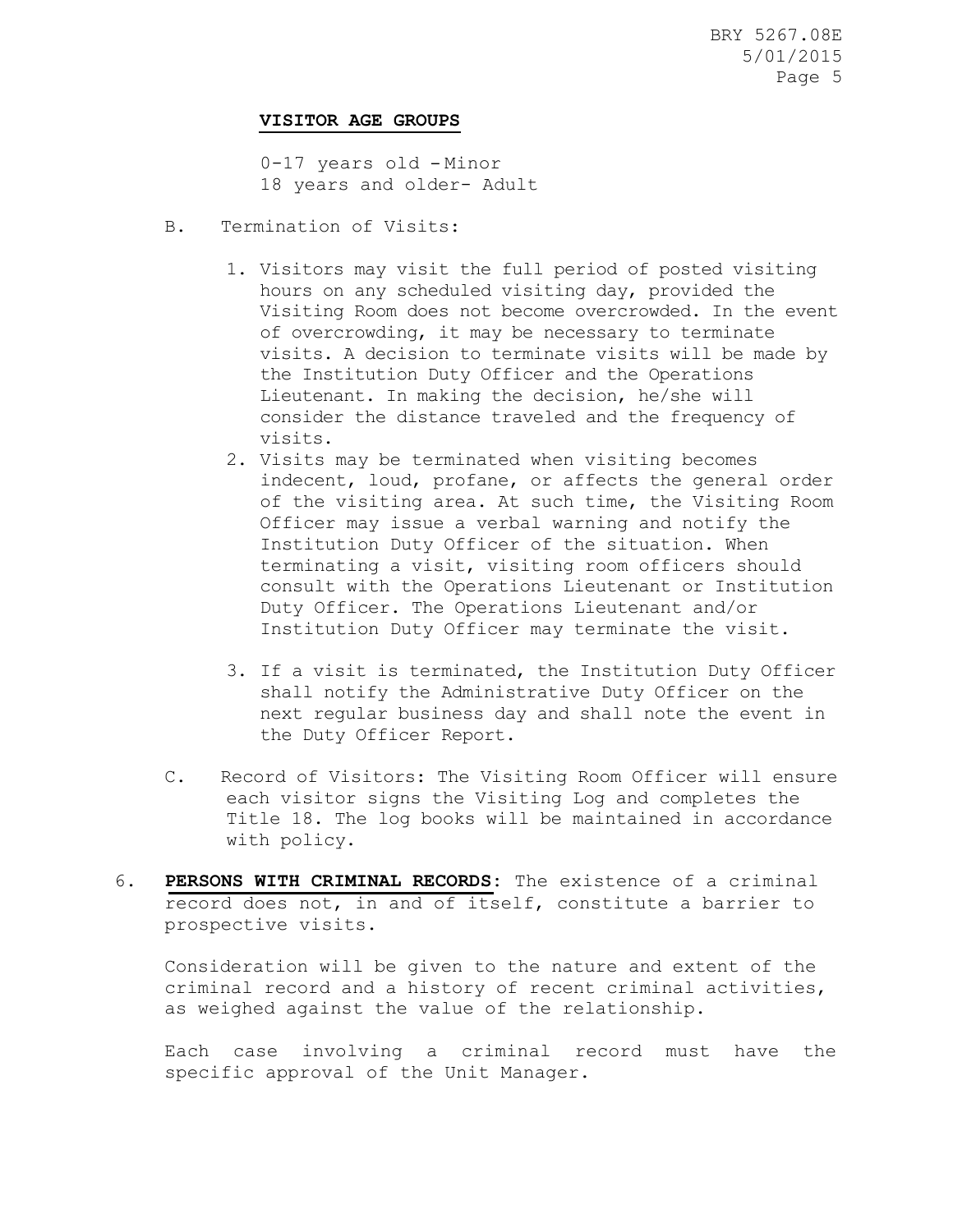**7. IDENTIFICATION OF VISITORS:** All visitors will report directly to the Visiting Reception Desk and process through the identification procedure. The officer will ensure the potential visitor is on the approved visiting list. Each visitor who has reached their 16<sup>th</sup> birthday will complete the Visitor Declaration Form and the Notification to Visitor Form. The completed forms will be retained in the Captain's Office. Staff shall verify the identity of each visitor through driver's license, photo identification prior to admission of the visitor to the institution. Photo identification must be a valid state or government issued photo identification. A passport or government issued photo identification from a country other than the United States is permissible. All visitors, except those who have not reached their  $16<sup>th</sup>$  birthday must present photo identification before being permitted into the Visiting Room. All photo ID's will be retained by Visiting Room staff until completion of the visit. Persons without proper photo identification and whose identity cannot otherwise be verified will not be permitted to visit.

#### **8. CONDUCT IN THE VISITING ROOM/AREA**:

- A. Inmates will not enter the visiting area until appropriately notified of the visit. Inmates will not meet the visitor outside the visiting area or accompany the visitor outside the designated visiting area during or at the conclusion of the visit. Visitors must leave the institution perimeter at the conclusion of the visit.
- B. The outside visiting area will ordinarily open by 11:00 a.m., based upon staffing and weather permitting. The outside visiting area will close at approximately 3:00 p.m. on Saturday and Sunday.
- C. Visits will be conducted as informally and pleasantly as the physical conditions will permit. A handshake, embrace, and kiss within the bounds of good taste are permitted at the beginning and end of the visit. Holding hands during the visit is permitted. Other physical contact is prohibited and may be deemed sufficient to justify termination of the visit and issuance of an incident report. It is the responsibility of the inmate to control the actions of her visitor(s) and children. Children are to remain under the direct supervision and control of their parents in all areas of the visiting room. Failure to maintain proper control may result in the termination of the visit.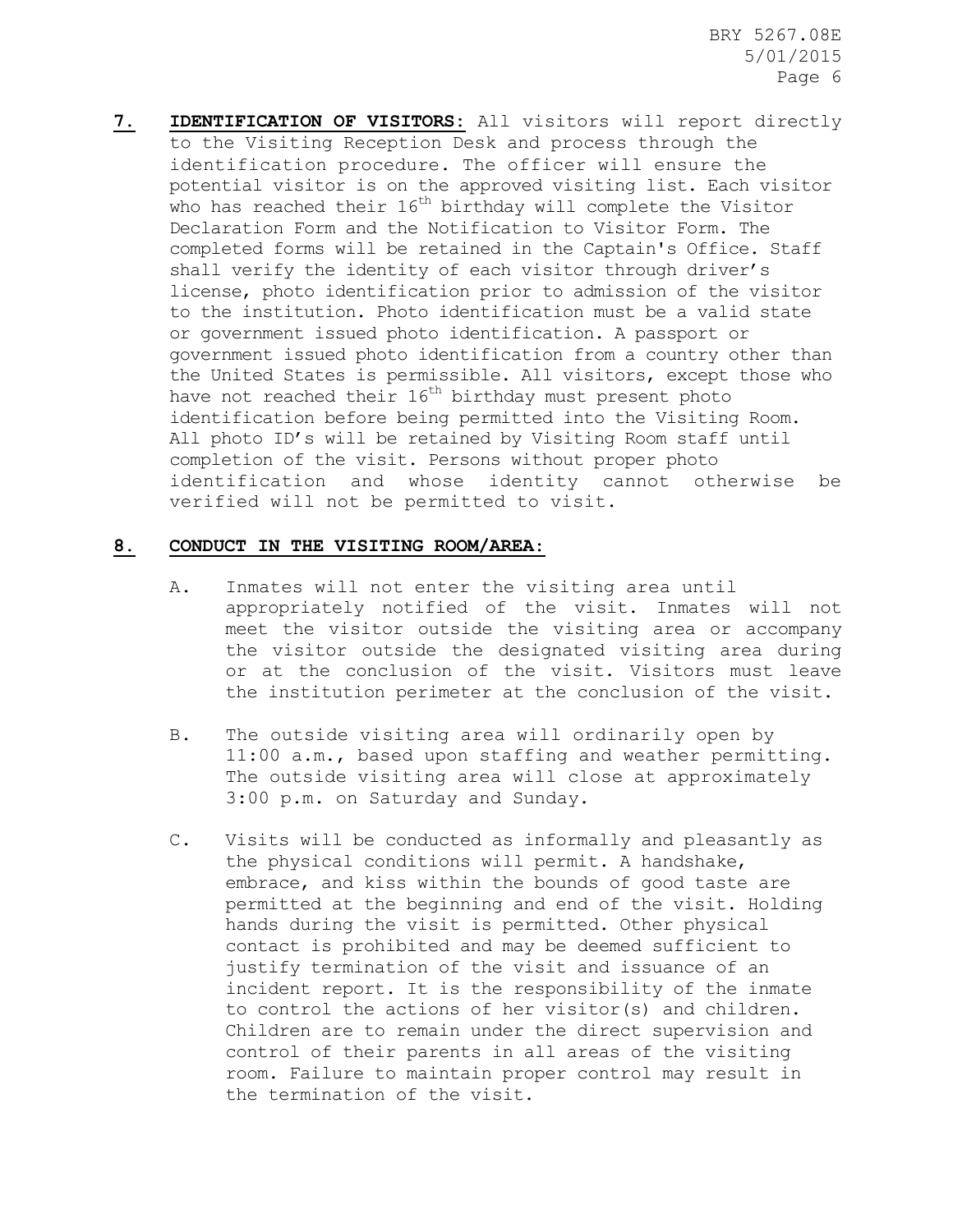D. A section of the Visiting Room is designated for the children of inmates and their visitors.

Inmates are allowed inside the Children's Center with only their approved children.

#### 9. **PROPER DRESS IN THE VISITING ROOM/AREA:**

- A. Inmates will wear institution-issued khaki uniform, khaki coats, buttoned shirts and boots or shoes during visitation. T-shirts shall not be worn except underneath the buttoned shirt. Sweatshirts and boots purchased in the Commissary may be worn during visitation. Sweatshirts worn over institution-issued clothing must have a label applied. The institution will apply the same label to sweatshirts that is applied to inmate issued clothing. Picture ID cards will be given to visiting room staff upon arrival to the visiting room. ID's will be returned upon completion of the visit.
- B. Inmates are responsible for informing their prospective visitors of the dress attire permitted in the visiting room. Visitors are expected to wear clothing which is neither provocative nor enticing to the extent that a disruption to the orderly running of the institution could ensue. Clothing which is sexually suggestive, revealing, or contains offensive and/or inappropriate logos is prohibited. No bare feet will be allowed except for infants.

Prohibited Attire:

- 1. Transparent garments of any kind
- 2. Bathing suits
- 3. Mini skirts
- 4. Crop tops
- 5. Sun dresses
- 6. Halter Tops
- 7. Backless tops
- 8. Hats, caps, scarfs
- 9. Wrap around skirts, shirts, or dresses
- 10. Spandex pants, skirts or tights, Leotards
- 11. Sweat pants/sweat shirts
- 12. Hooded shirts/jackets/sweaters
- 13. Skirts/shorts/dresses two or more inches above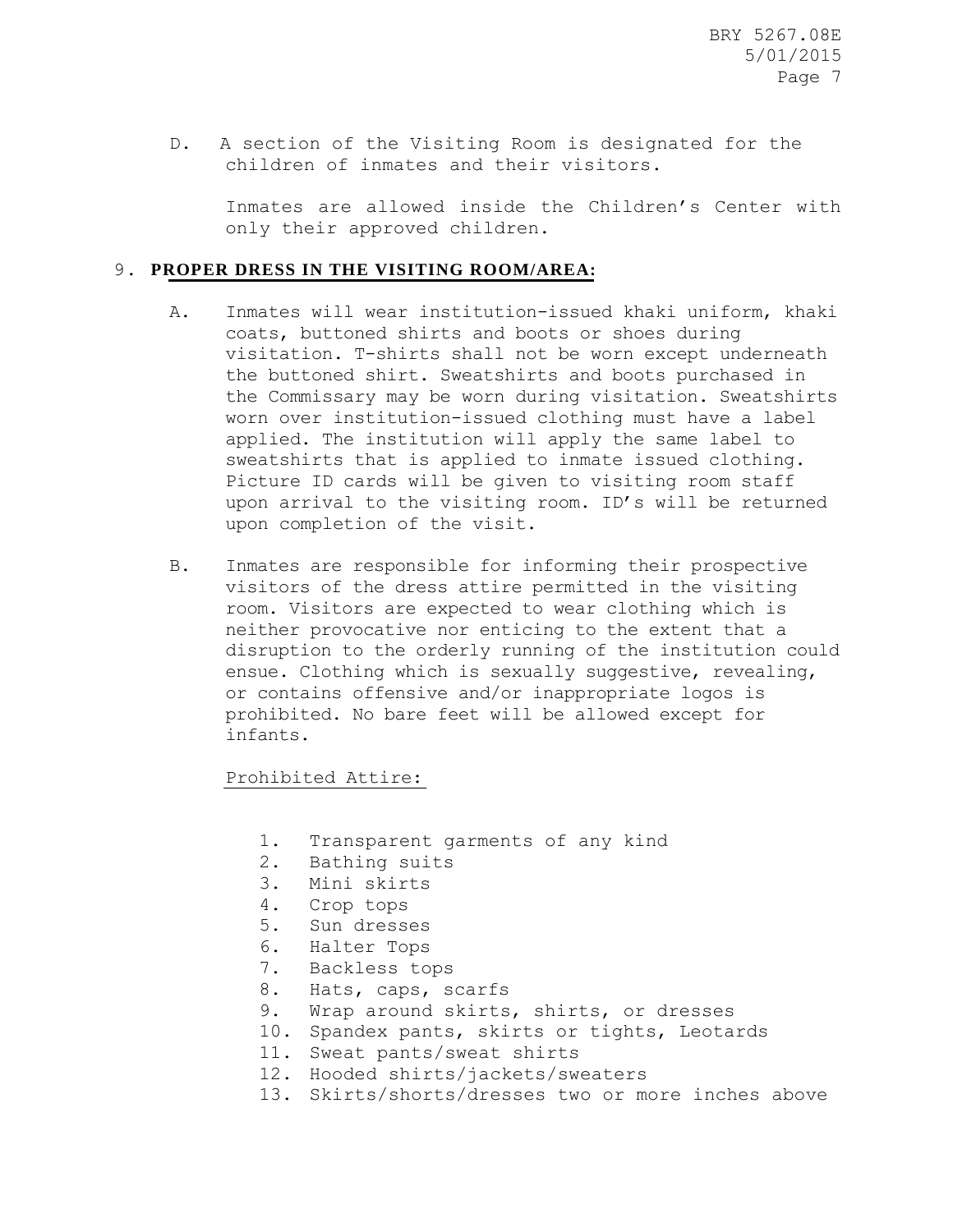the knee

- 14. 3" max spike heels
- 15. Flip-flop style beach shoes or shower shoes
- 16. Clothing resembling that issued to inmate (khaki)
- C. Inmates will be allowed to enter the Visiting Room with one handkerchief, one plain neck chain with a religious medallion, one pair of prescription eyeglasses, one pair of prescription sunglasses, one pair of earrings, one khaki coat, one grey sweat shirt, an inmate identification (commissary) card, and one plain wedding band. Authorized religious headgear, such as Kafi, Yarmulke, or headband, may be worn in the Visiting Room.

Medication may be permitted if deemed necessary by Health Services staff. When medication is authorized, a notation of such authorization shall be made in the inmate's visiting file by Health Services staff. Any authorized medication necessary to be immediately available to the inmate (nitroglycerin pills or inhaler) will be kept in the inmate's possession after inspection by the Visiting Room Officer. No other items will be allowed in the Visiting Room. Items not authorized upon the inmate's departure will be considered contraband and confiscated.

D. Inmate visitors will be permitted to enter the Visiting Room with the following items:

Authorized Items

- 1. Clear plastic bag no larger than 4x4x12
- 2. Money up to \$40.00
- 3. Valid Photo identification
- 4. One over garment (coat, jacket, sweater)
- 5. One (1) car key
- 6. Feminine Hygiene items (tampons and pads)

Items per infant or child

- 1. Eight (8) Diapers
- 2. One (1) package of baby wipes in clear plastic bag
- 3. One (1) change of infant clothes
- 4. Three (3) clear baby bottles with contents if breastmilk
- 5. Three (3) small jars of unopened baby food and one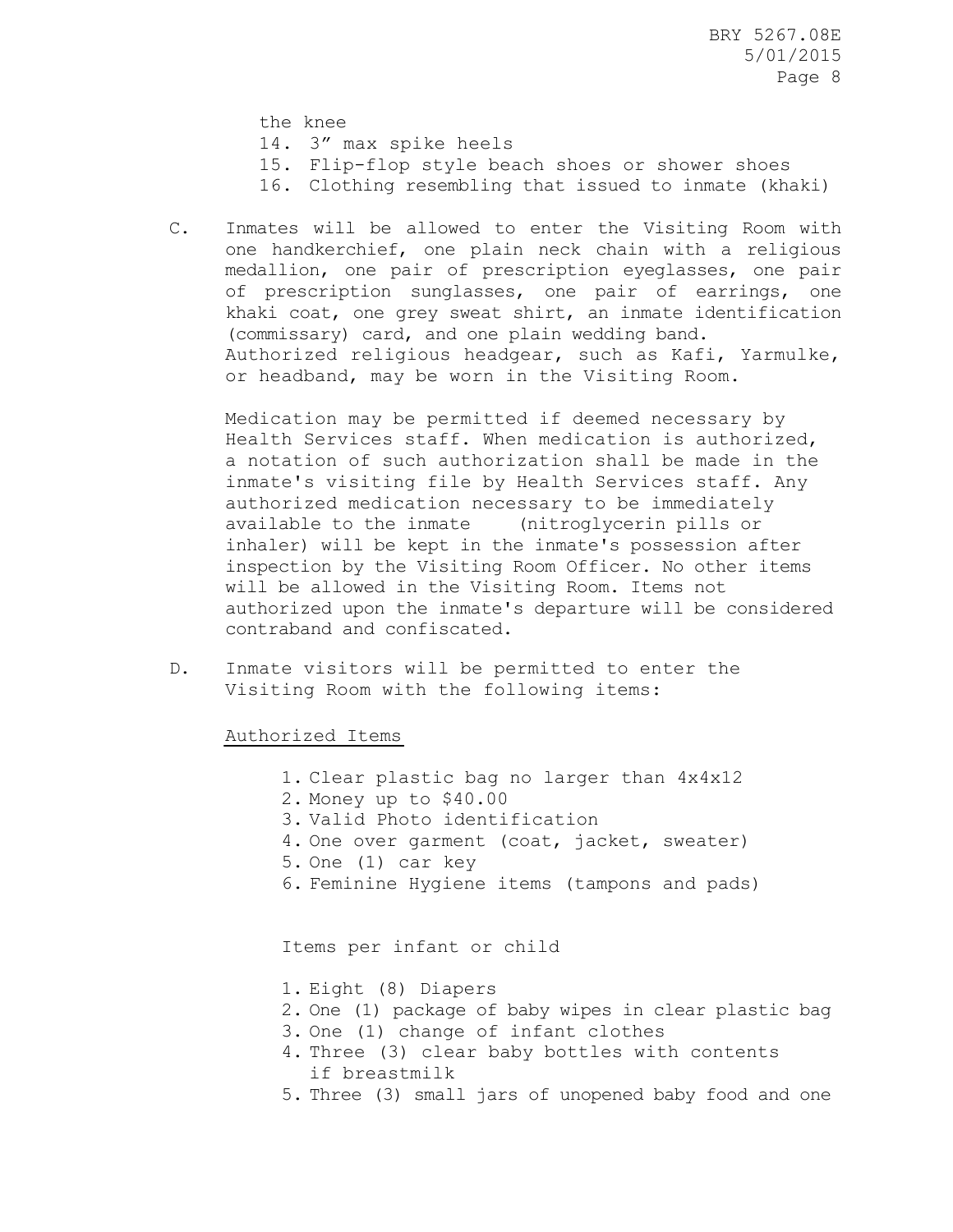- (1) plastic or rubber spoon
- 6. One (1) receiving blanket
- 7. One (1) see-through drinking cup
- 8. One (1) car seat or infant carrier

#### Visiting Room Prohibited Items

- 1. Tobacco products
- 2. Handbags
- 3. Strollers
- 4. Newspapers
- 5. Baby diaper bags
- 6. Magazines
- 7. Toys
- 8. Electronic Equipment
- 9. Pocket knives
- 10. Handcuff keys
- 11. Chewing Gum
- 12. Wallets
- 13. Cell phones of any kind
- E. Unauthorized items will be secured in the visitor's locked vehicle. For visitors without a vehicle, there are lockers provided in the entrance of the Visiting Room. All visitors will be required to submit the article(s) for inspection. Visitors shall surrender any jackets and items in their pockets for inspection prior to entry. Any medication which is authorized by the Lieutenant or Institution Duty Officer, necessary to be immediately available to the visitor (i.e., nitroglycerin pills, an inhaler), will be kept by the visitor after inspection by the Visiting Room Officer.

The Visiting Room Officer shall be aware of any articles passed between the inmate and visitor. If there is any reason to believe that materials are being passed, the Visiting Room Officer will examine and may confiscate the item. The Lieutenant or Institution Duty Officer may be consulted in questionable cases.

- F. Photographs will be taken in the Visiting Room during visiting days on Saturday, Sunday, and Federal holidays, from 11:00 a.m. until 2:00 p.m.
- 10. **SPECIAL VISITS:** Special visits may be permitted under the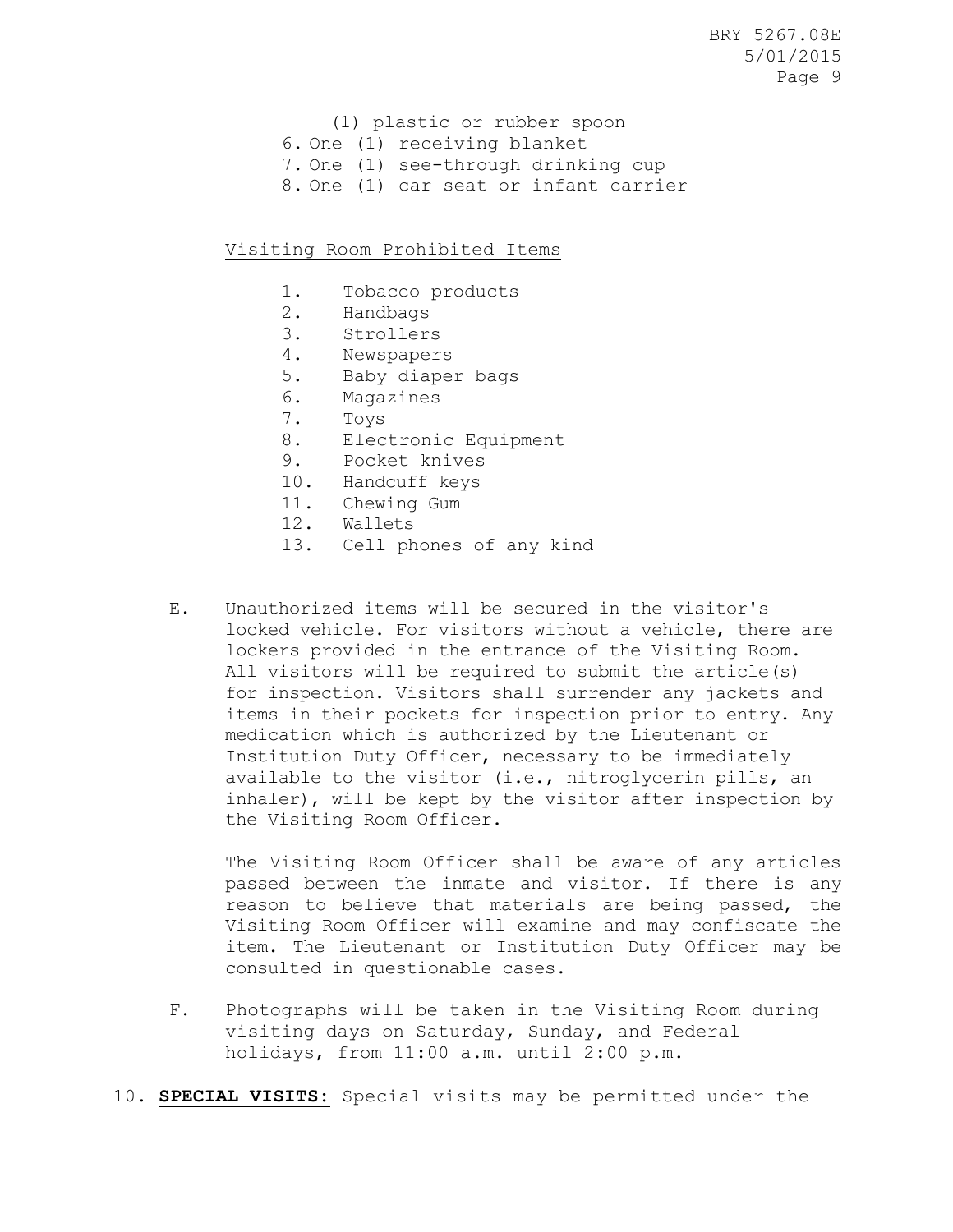following circumstances:

- A. Pre-release planning with former or prospective employers, sponsors, parole advisors and Halfway House staff. These visits will be supervised by Unit Team.
- B. Family emergencies (verified by staff and supervised by Unit Team or the Chaplain).
- C. Attorney/court-appointed investigation/interpreters.
	- 1. Attorney visits are defined as attorneys of record, retained and appointed, a prospective attorney, or an attorney who wishes to interview an inmate as a witness.
	- 2. Attorney visits shall ordinarily take place during normal visiting hours. Attorneys will make an advance appointment for visits. The attorney visit will be scheduled through the respective unit staff sufficiently in advance of the requested appointment to allow the approval process to be completed (48 hours).

Attorneys must show a valid State Bar Association card or other suitable professional identification along with a driver's license or other form of photo ID before entry is granted into the institution. Additionally, briefcases and papers being introduced into the institution are subject to inspection for contraband.

The Unit Team will supervise Attorney visits during unscheduled visiting hours.

- 3. Investigators, with the exception of Bureau of Prisons' personnel, will schedule appointments in advance with unit staff in close coordination with the SIS Lieutenant and must be approved by the Warden. If circumstances prohibit advanced scheduling, the SIS Lieutenant will endeavor to accommodate the investigator after he/she has been properly identified, and necessary approvals obtained.
- 4. All special purpose visits must be recommended by the Unit Manager, reviewed by the Associate Warden and approved by the Warden prior to the visitor's arrival at the institution. All special visits will be expected to comply with the requirements of proper identification previously outlined in this Supplement.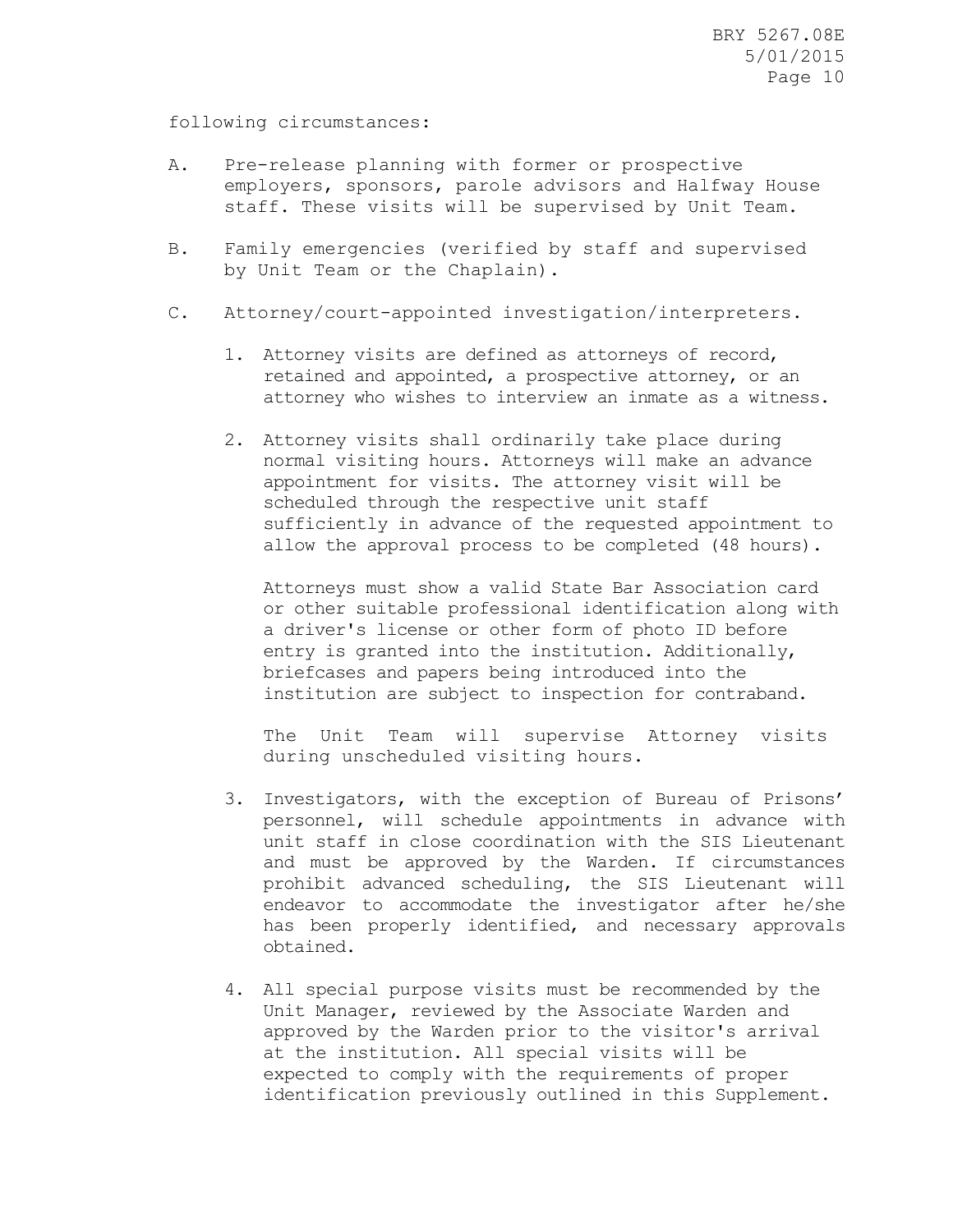The unit staff will complete the Attorney/Special Visit Authorization

Form (Attachment 1) and forward a copy to the Visiting Room, a copy to the Institution Duty Officer, and a copy to the Central File subsequent to the approval of the Warden.

- **11. SPECIAL RELIGIOUS VISITS:** The Chaplain may request a special religious visit for an inmate from an area clergyman or religious leader. Visits of this nature will be approved by the Associate Warden and supervised by the Chaplain. All such visitors are expected to comply with the requirements of proper identification previously outlined in this Supplement.
- **12. UNUSUAL CIRCUMSTANCES:** There are times when an inmate's visitor(s) may arrive at the institution under unusual circumstances (i.e., having driven long distances, not aware of the visiting hours, consular visits, etc.). The Institution Duty Officer and Lieutenant will consider the matter and approve or disapprove the visit. In the event the visitor is approved to visit, available Unit staff will supervise the visit. Staff should make every effort to accommodate these individuals and be responsive to the visitor(s) within the constraints of staff coverage and institutional functioning.

#### **13. MISCELLANEOUS VISITING ROOM REGULATIONS:**

- A. Visitors will not be permitted to bring gifts or packages of any type into the institution for inmates. It is not permissible for the inmate to give any items to their visitors.
- B. It is not permissible for papers of any kind to be examined or signed during social visits. Such transactions must be handled through correspondence addressed to the inmate or through the unit team.
- C. Visitors are prohibited from providing money to an inmate. The Visiting Room Officer may not accept funds for deposit to an inmate's commissary account.
- D. Smoking is not permitted in the visiting areas. This is a smoke-free institution.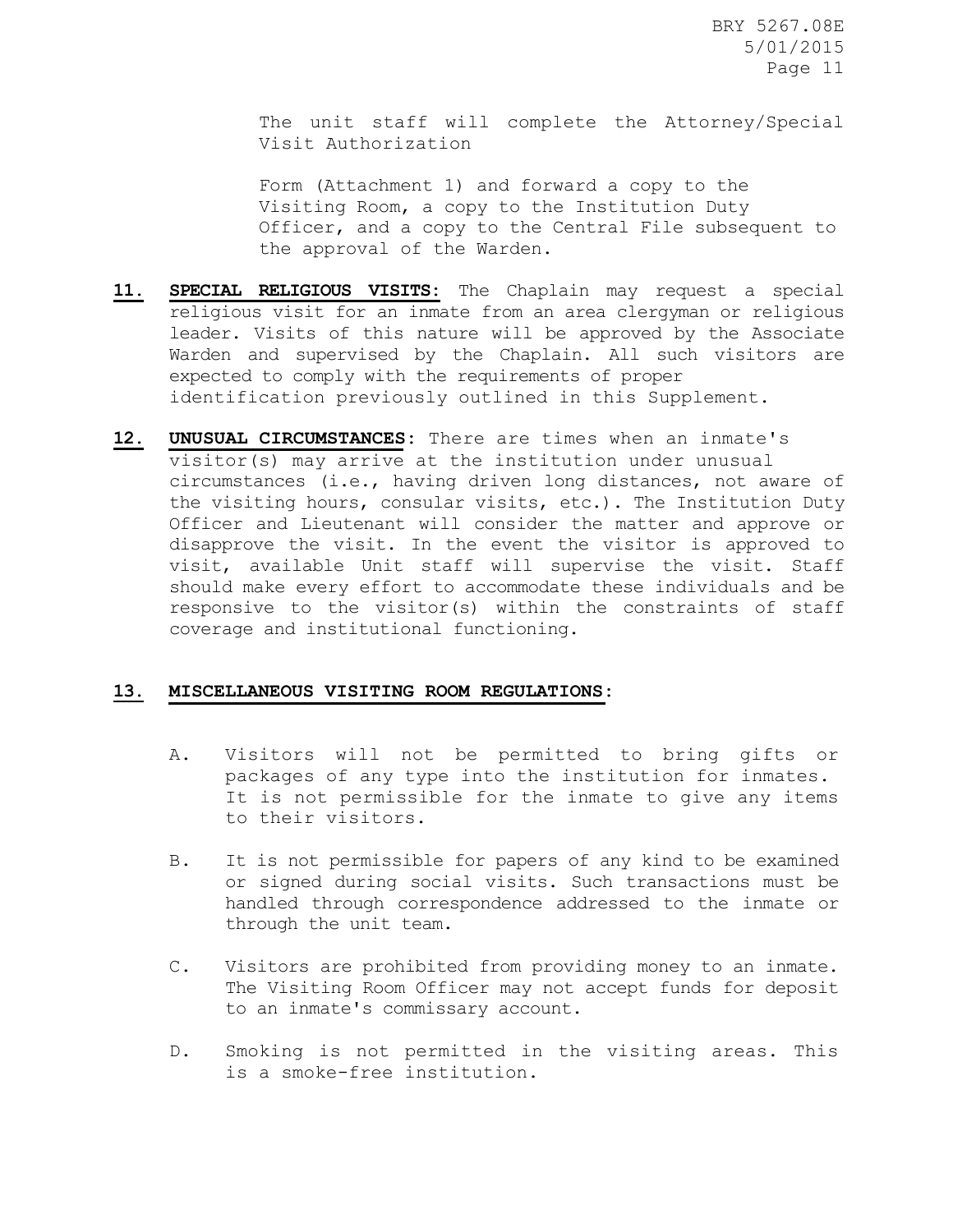- E. All inmates will be pat searched prior to entering/departing the Visiting Room. Ten percent (10%) of inmates visiting will be visually searched and screened with a hand-held metal detector prior to departing the Visiting Room.
- F. Visitors may not depart the institution and return to visit again the same visiting day. Visitors are limited to one visit per day.
- G. An inmate may receive food and drink items which are purchased by the visitor from the vending machines located in the Visiting Room. These items must be consumed or discarded by the inmate in the Visiting Room prior to the termination of the visit. Any item that has not been opened or unused may be removed from the Visiting Room by the visitor.
- H. Bringing any unauthorized items, such as medications, weapons, food, cigarettes, or drugs, into the institution is a violation of both Federal Law and Bureau of Prisons regulations which may result in the visitor being permanently removed from the visiting list and/or referral to the proper law enforcement agencies for prosecution. It is against the law to introduce or attempt to introduce into the institution or its grounds, or to take or attempt to take or send or attempt to send from the institution any article without the knowledge and consent of the Warden or his/her duly appointed representative.
- I. The introduction or use of cameras or recording equipment without the consent of the Warden is strictly prohibited. Visitors are subject to criminal prosecution and prison sentences up to twenty (20) years (Title 18 U.S.C., Section 1791) for introduction of contraband into the institution.
- J. Visitors are prohibited from bringing animals on institutional grounds, except for a dog assisting a person with disabilities. In this circumstance, the visitor must provide staff with certification that the dog is trained for that purpose.
- 14. **PENALTY FOR VIOLATIONS:** Any act or effort to violate the visiting guidelines of the institution may result in disciplinary action against the inmate, which may include the denial of future visits for an extended period of time.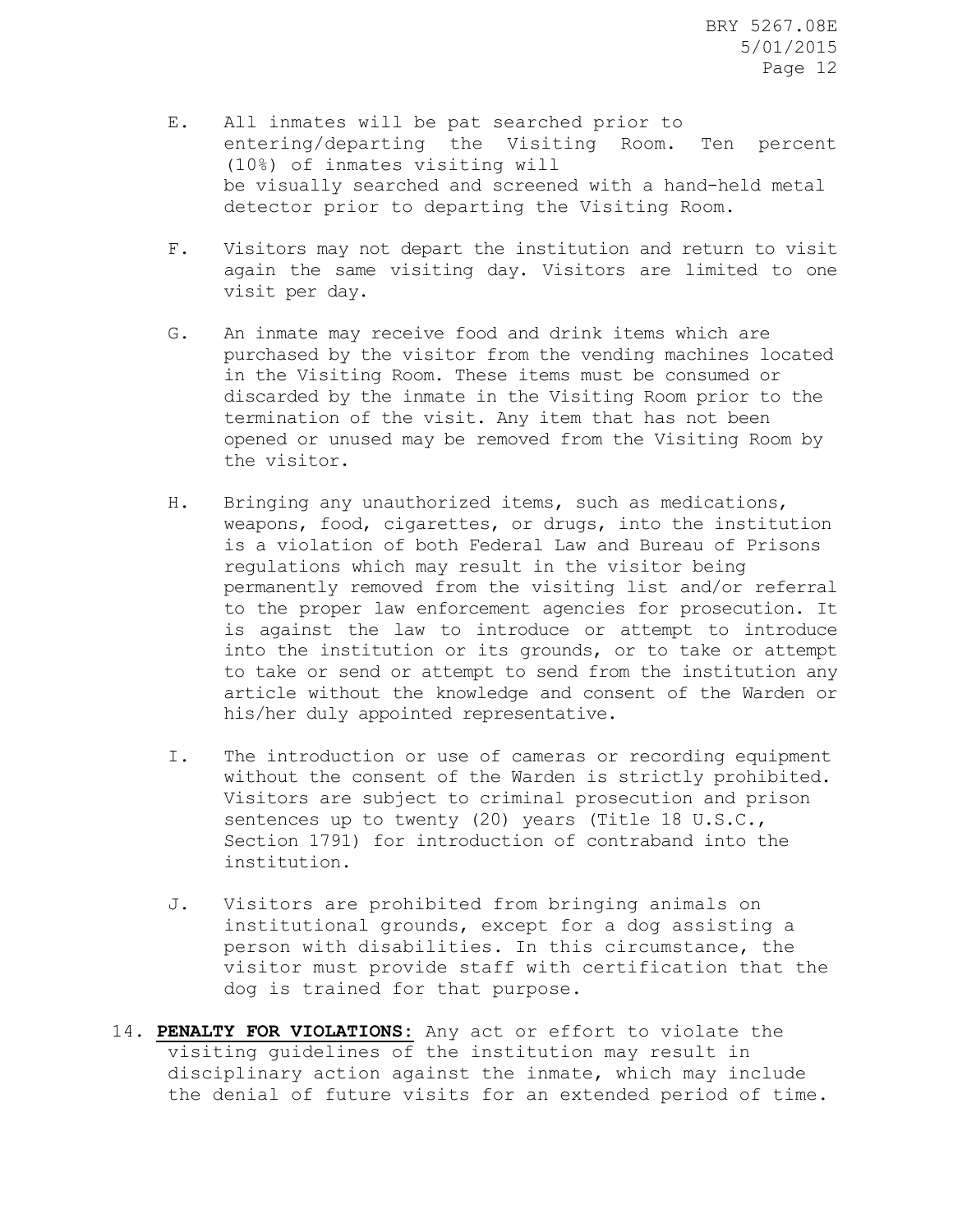Additionally, criminal prosecution may be initiated against the visitor, the inmate, or both in the case of criminal violations. Termination of visiting privileges will be by letter prepared by the unit staff for the signature of the Warden.

- 15. **TRANSPORTATION ASSISTANCE:** Visitors are to park vehicles in the parking lot, in marked spaces, adjacent to the institution in the area marked "Visitor Parking." When a visit ends, visitors must leave the institution grounds immediately. Persons not approved to visit, but who accompany approved visitors are not permitted to remain in the institution parking lot, and must leave the grounds. They may return for the transport of the approved visitor at the conclusion of the visit. All visitors are to ensure transportation is arranged prior to the visit.
- 16. **VISITATION TO HOSPITALIZED INMATES**: Inmates admitted to a community hospital, whether via escorted trip or furlough, may receive no visitors without the prior approval of the Warden or his/her designee. Visitation will be limited to immediate family only, and will be conducted during the hospital's posted visiting hours. No items may be provided to the inmate by the visitor, and inmates who receive any item from a visitor may be subject to disciplinary action.

#### 17. **ATTACHMENTS:**

| Α. |  |  |  |  |  |  | Attachment 1 - Attorney/Special Visit Authorization |
|----|--|--|--|--|--|--|-----------------------------------------------------|
|----|--|--|--|--|--|--|-----------------------------------------------------|

- B. Attachment 2 Visiting List Information
- C. Attachment 3 Supplemental Visiting List Information
- D. Attachment 4 Visiting Regulations to Visitors
- 18. **EFFECTIVE DATE:** This Institution Supplement is in effect upon issuance.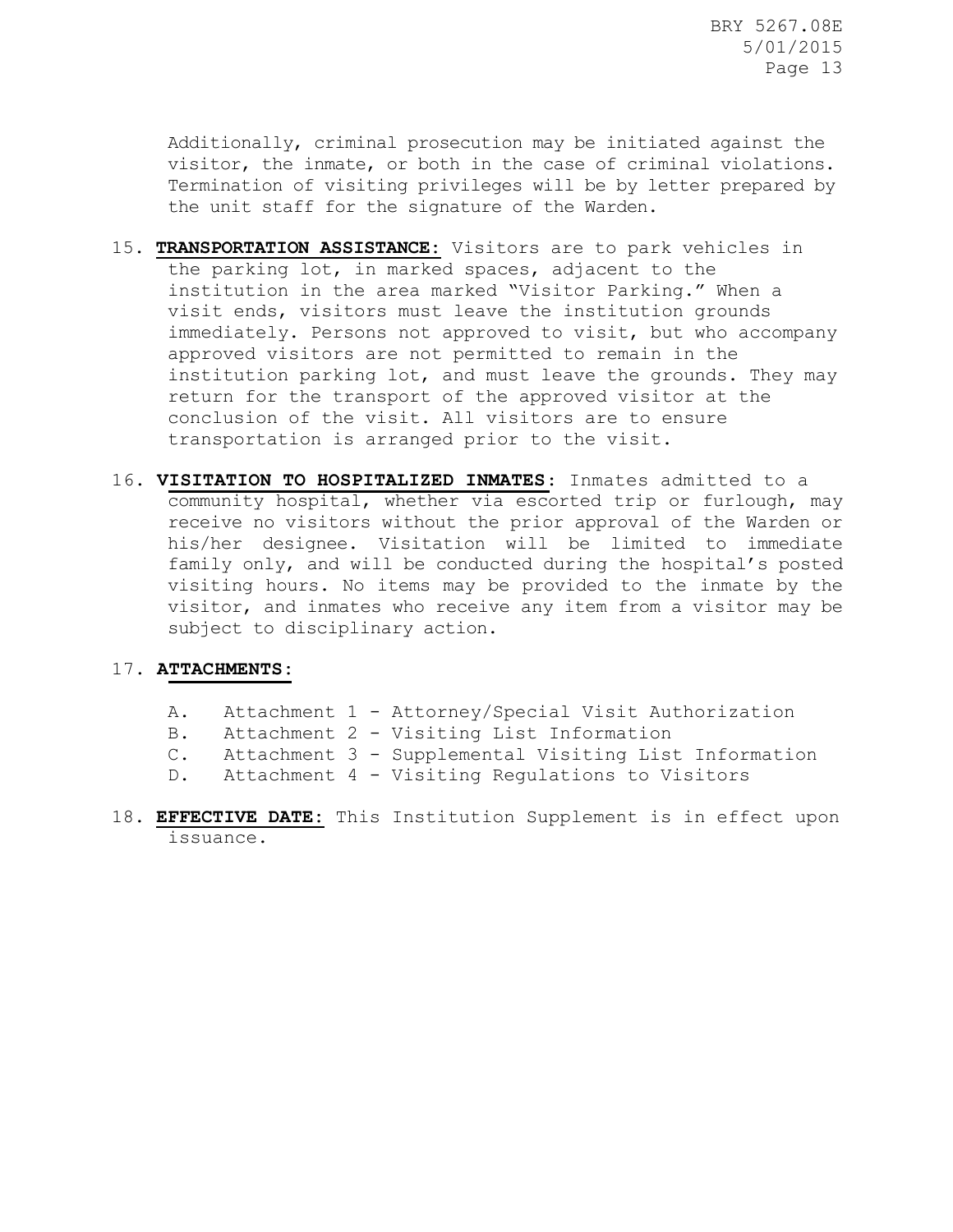Date:

From:

## Subject: **Attorney/Special Visit Authorization**

|                                  | Inmate:                                | Reg No:                                                                                                                                                                                                                           |  |
|----------------------------------|----------------------------------------|-----------------------------------------------------------------------------------------------------------------------------------------------------------------------------------------------------------------------------------|--|
| To:                              |                                        |                                                                                                                                                                                                                                   |  |
|                                  | above referenced inmate on             | The below listed <b>attorney</b> is approved to visit the                                                                                                                                                                         |  |
|                                  |                                        | (data)<br>Please assure that he/she has proper identification.                                                                                                                                                                    |  |
|                                  | This is recommended because she (date) | It is recommended that the above referenced inmate be<br>granted a special visit during non-visiting hours on.<br>receives visits from this visitor(s) on a very infrequent<br>basis. The visitors have traveled a long distance. |  |
|                                  | on                                     | A one day visit is requested for the below listed visitor<br>. The reason<br>(date)                                                                                                                                               |  |
|                                  | for this request is                    |                                                                                                                                                                                                                                   |  |
|                                  |                                        |                                                                                                                                                                                                                                   |  |
| <b>Visitor(s)</b><br><b>NAME</b> | ADDRESS                                | RELATIONSHIP                                                                                                                                                                                                                      |  |
|                                  |                                        |                                                                                                                                                                                                                                   |  |
|                                  |                                        |                                                                                                                                                                                                                                   |  |
|                                  |                                        |                                                                                                                                                                                                                                   |  |
|                                  |                                        |                                                                                                                                                                                                                                   |  |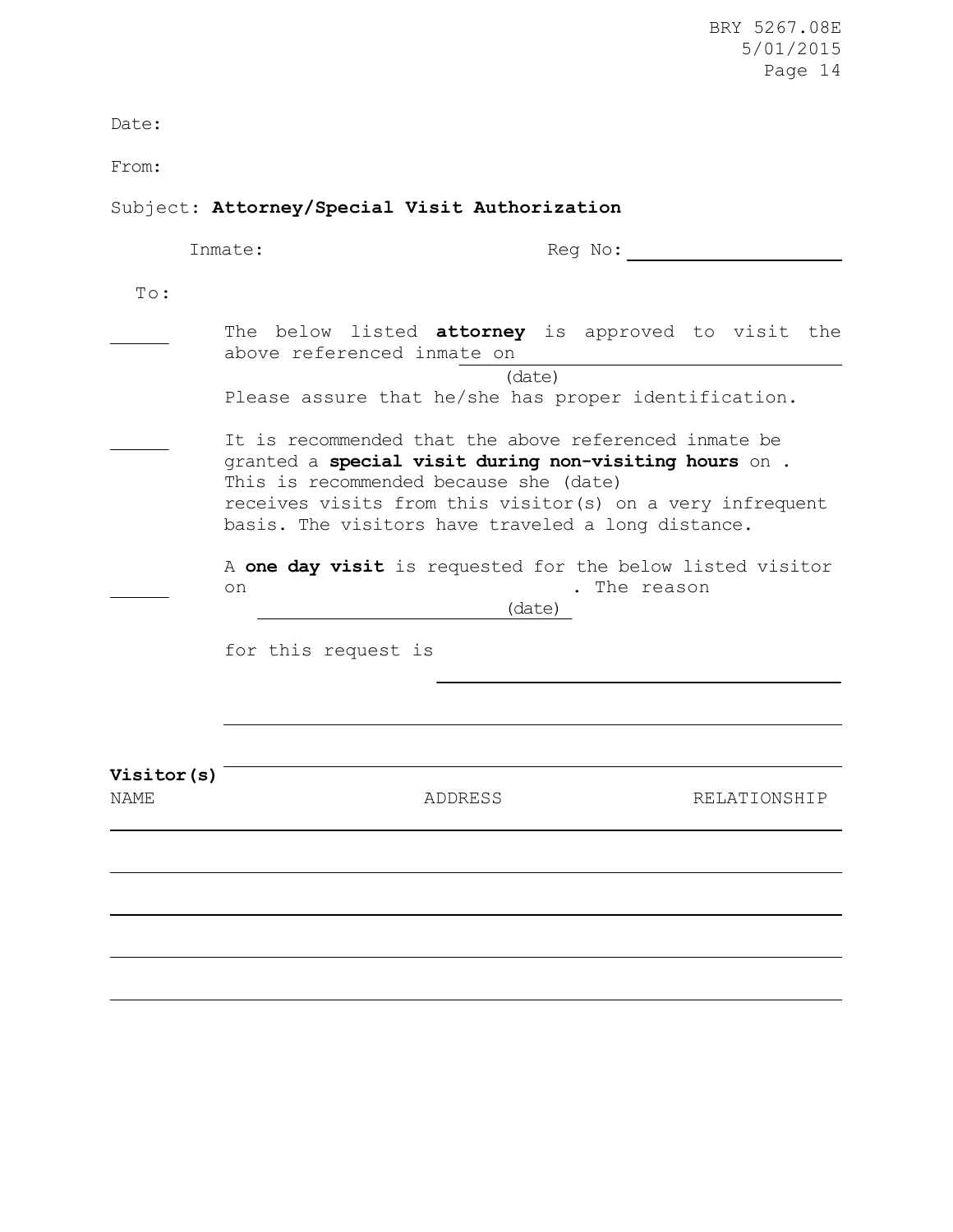Reviewed by:

Associate Warden

APPROVED or DISAPPROVED

Warden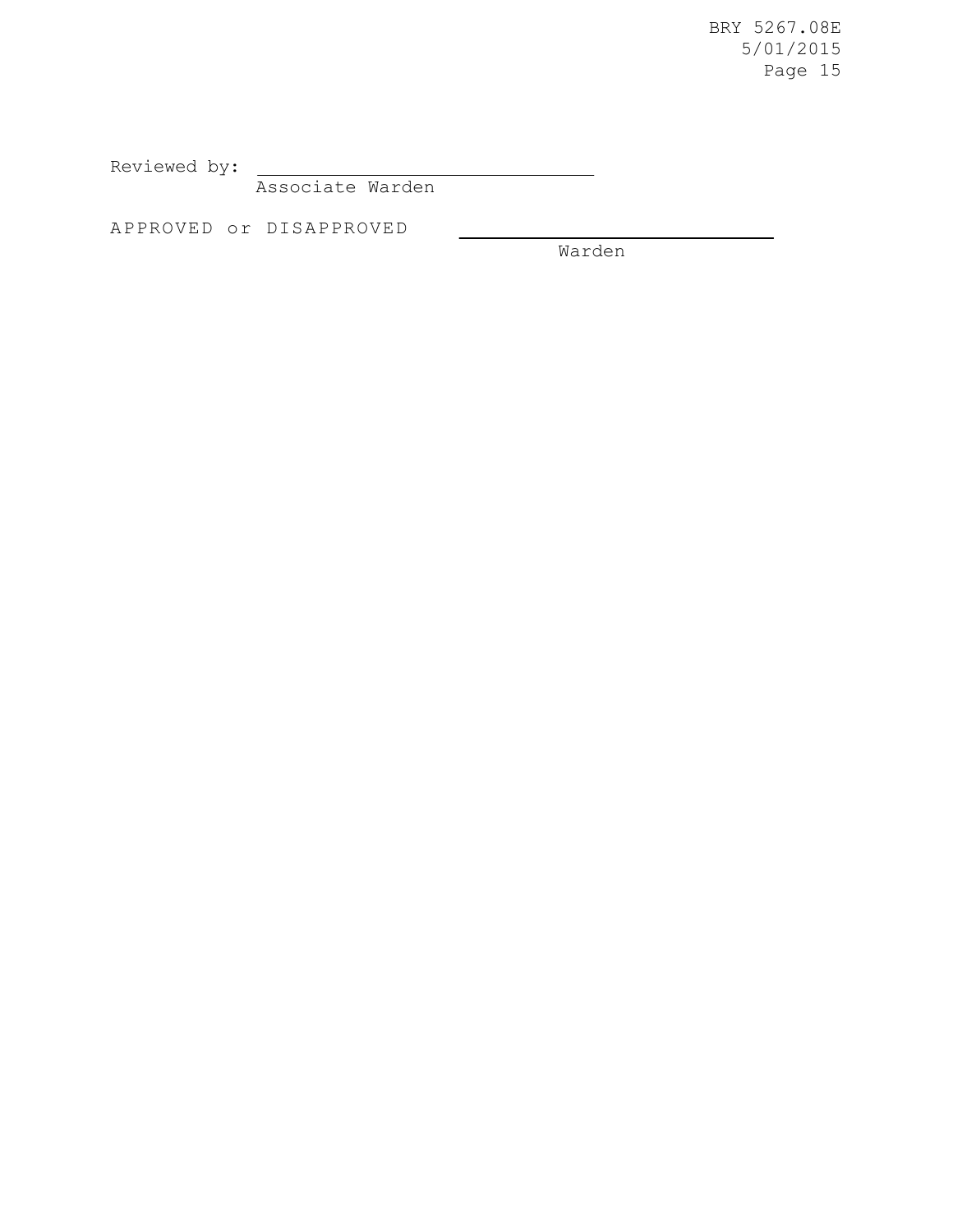#### **VISITING LIST INFORMATION**

NAME: REGISTER NUMBER:

Only persons verified in your Pre-Sentence Investigation report or previously-approved visitor application forms contained within your central file will be placed on your approved visiting list. Other people may be added only after receipt and approval of visiting forms and police verification. The visiting forms may be obtained from unit staff.

| Relationship          | Sex | Date of<br><b>Birth</b> | Complete Name | Complete Address,<br>including<br>City,<br>State and Zip Code |  |
|-----------------------|-----|-------------------------|---------------|---------------------------------------------------------------|--|
| Spouse                |     |                         |               |                                                               |  |
| Father                |     |                         |               |                                                               |  |
| Mother                |     |                         |               |                                                               |  |
| Step/Foster<br>Father |     |                         |               |                                                               |  |
| Step/Foster<br>Mother |     |                         |               |                                                               |  |
| Child                 |     |                         |               |                                                               |  |
| Child                 |     |                         |               |                                                               |  |
| Child                 |     |                         |               |                                                               |  |
| Child                 |     |                         |               |                                                               |  |
| Brother or Sister     |     |                         |               |                                                               |  |
| Brother or Sister     |     |                         |               |                                                               |  |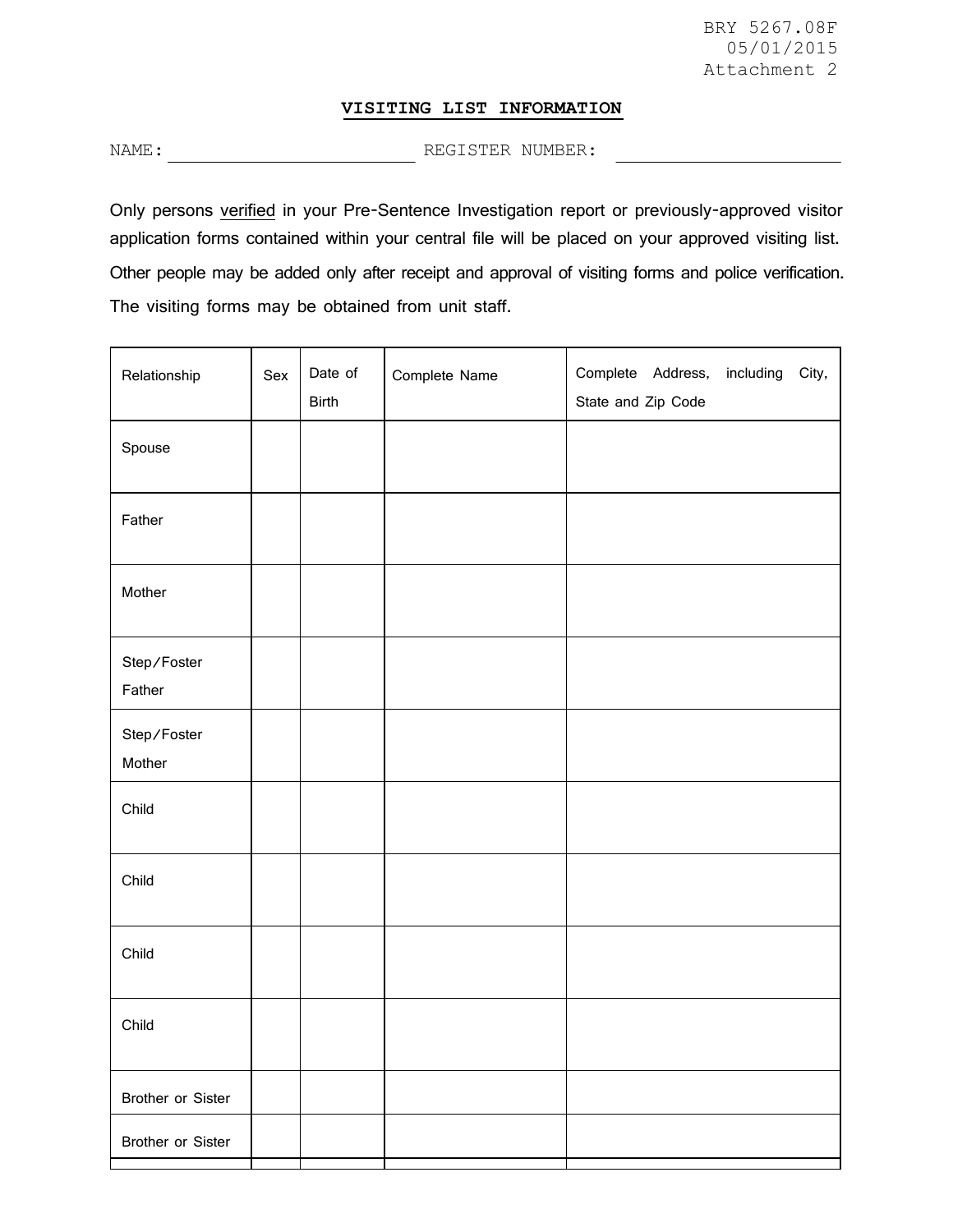| <b>Brother or Sister</b> |  |  |
|--------------------------|--|--|
| <b>Brother or Sister</b> |  |  |

USE PAGE

## TWO FOR ANY OTHER IMMEDIATE FAMILY MEMBERS OR

INDIVIDUALS WHO MAY BE VERIFIED AND YOU WOULD LIKE TO HAVE APPROVED

Correctional Counselor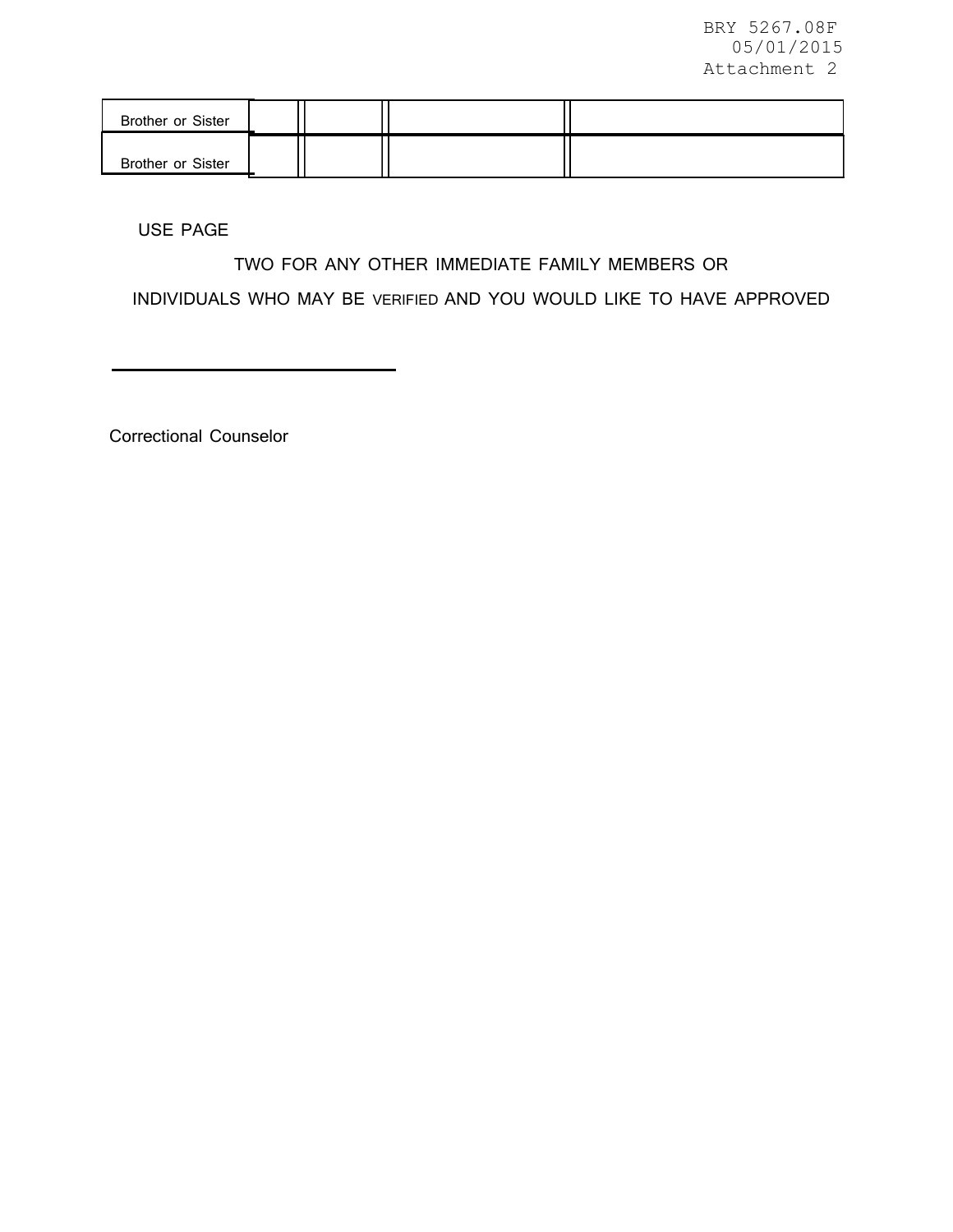### **SUPPLEMENTAL VISITING LIST INFORMATION**

Inmate Name:  $\qquad \qquad$  , Reg. No.

Use this form to submit additional names of immediate family or other individuals whom you would like to have considered for placement on your visiting list.

|  |  | П |
|--|--|---|
|  |  |   |
|  |  |   |
|  |  |   |
|  |  |   |
|  |  |   |
|  |  |   |
|  |  |   |
|  |  |   |
|  |  |   |
|  |  |   |

| Relationship Sex Date of Complete Name<br>Complete Address, including<br>City, State and Zip Code<br>Birth |  |
|------------------------------------------------------------------------------------------------------------|--|
|------------------------------------------------------------------------------------------------------------|--|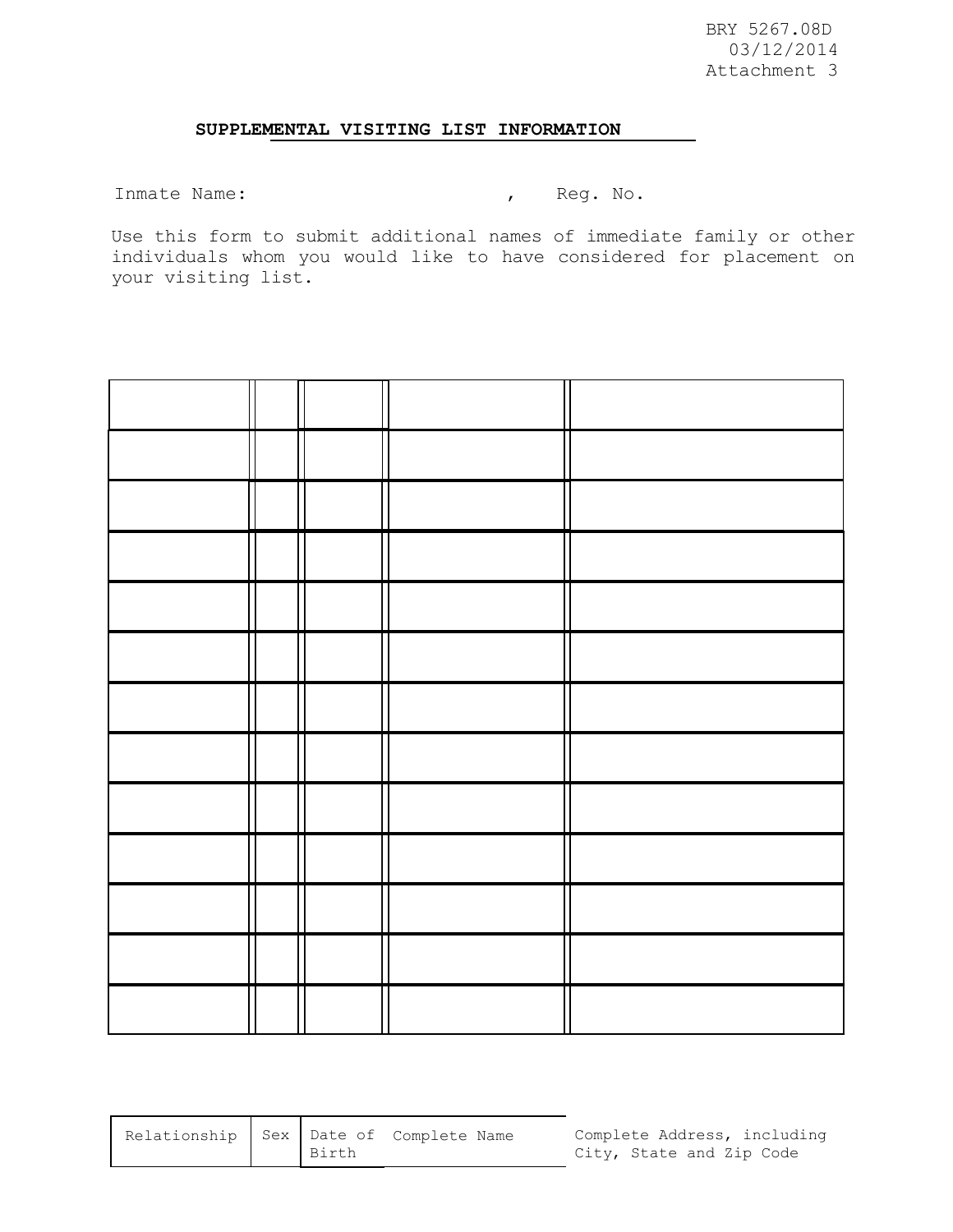Correctional Counselor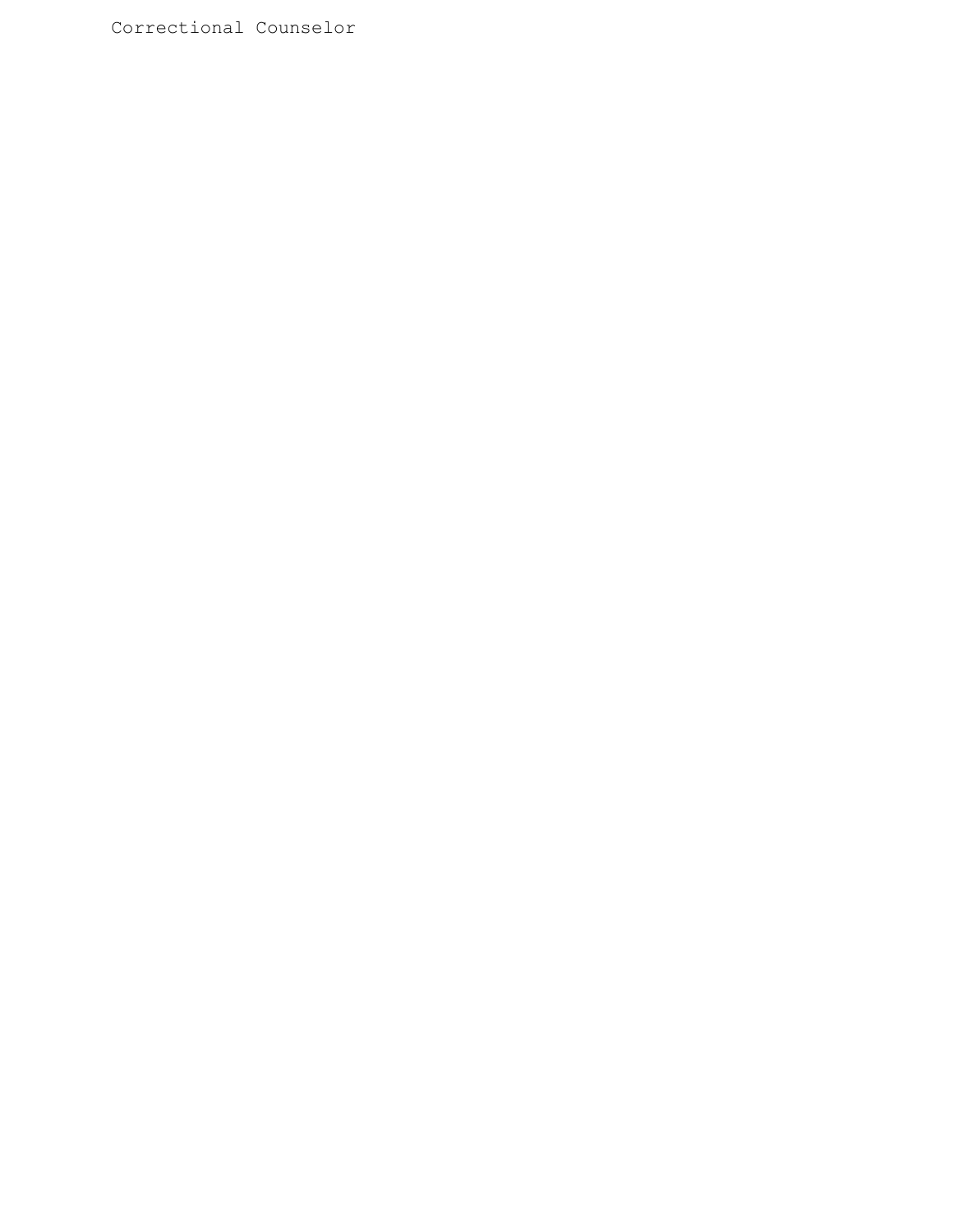#### **FPC BRYAN TEXAS VISITING REGULATIONS**

- 1. You have been approved and placed on the visiting list of inmate, Req. No.  $\qquad \qquad$  . It is the policy of this facility to provide visiting facilities and procedures which will encourage meaningful visits with relatives and friends. Visits by approved visitors are stressed as an important factor in maintaining the morale of each inmate and motivating her toward positive behavior. It is the responsibility of each visitor/inmate to adhere to the visiting regulations.
- **2. Location of the Institution**: FPC Bryan is located at 1100 Ursuline, Bryan, Texas. Entering the Bryan area on Highway 6 (East Bypass), exit at Booneville Road (FM 158) to the west. Excluding the traffic lights at the overpass, turn right at the first traffic light, Villa Maria Road. This road will curve to the left and become Ursuline and the institution is located on the right. You may contact the institution by dialing (979)823-1879.

#### **3. Visiting hours for inmates at FPC Bryan, Texas**:

Monday - Friday NO VISITING Saturday - 8:00 a.m. to 5:00 p.m. Sunday - 8:00 a.m. to 5:00 p.m. Federal Holidays - 8:00 a.m. to 3:00 p.m.

#### **4. Arrival Procedures**:

Visitors are not allowed to enter the institution until 8:00 a.m. . Visitors must arrive to the institution no later than 3:00 p.m. on Saturday and Sunday and no later than 1:00 p.m. on Federal holidays.

Visitors who have not reached their 16th birthday must be escorted by a responsible adult visitor (a person who has reached their  $18<sup>th</sup>$  birthday). Each member of this party (children 16-17 and adult visitors) must be on the approved visiting list of the inmate to be visited.

The parent or legal guardian (not the inmate) must sign the Visitor Information form (form BP-S629.052) indicating their consent for a person under the age of 18 to visit.

**5. TRANSPORTATION ASSISTANCE:** Visitors are to park vehicles in the parking lot, in marked spaces, adjacent to the institution in the area marked "Visitor Parking." When a visit ends, visitors must leave the institution grounds immediately. Persons not approved to visit, but who accompany approved visitors are not permitted to remain in the institution parking lot, and must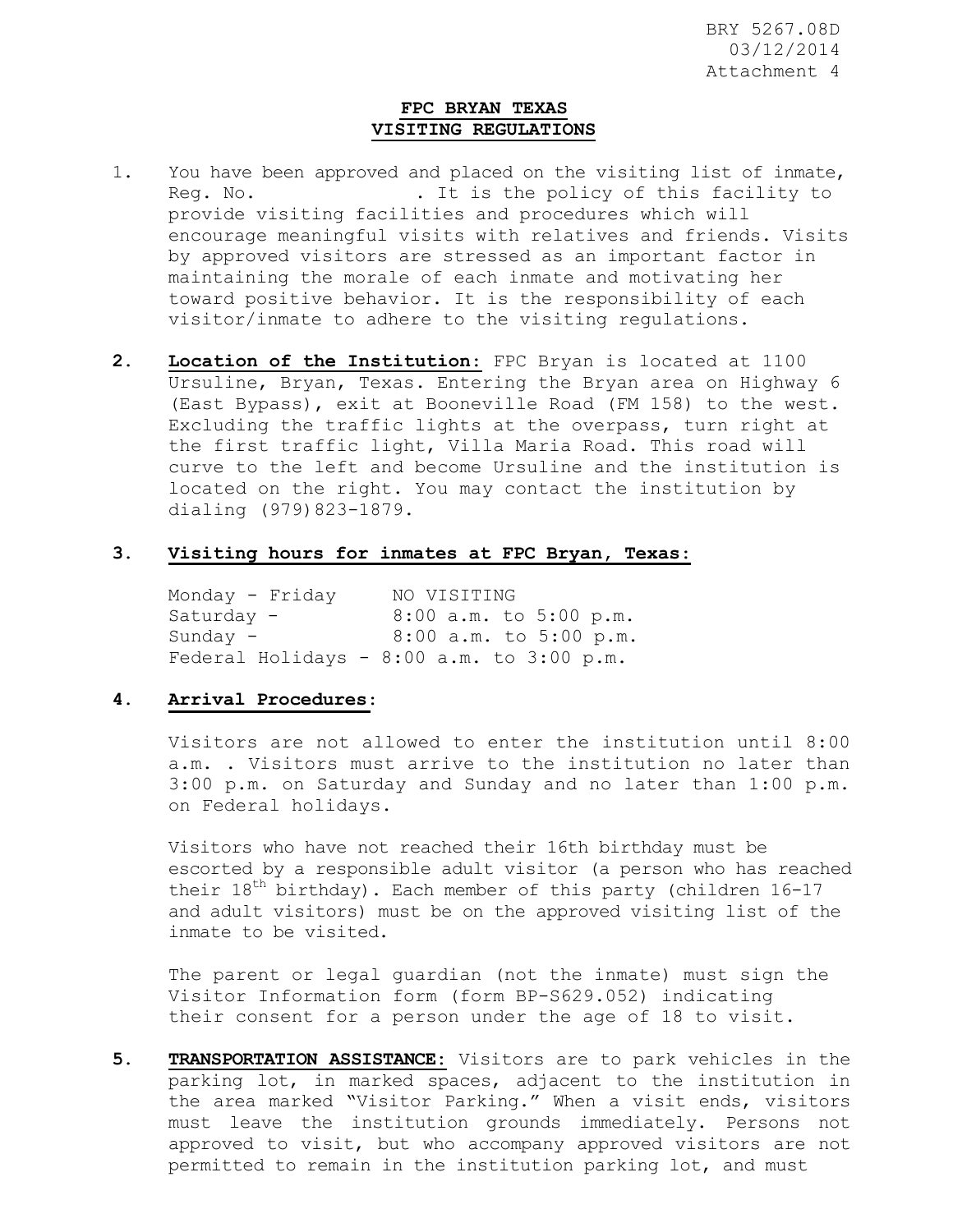leave the grounds. They may return for the transport of the approved visitor at the conclusion of the visit. All visitors are to ensure transportation is arranged prior to the visit.

6. **Visitor Identification:** All visitors, except children under 16 years of age, must present photo identification before being permitted into the Visiting Room. All photo ID's will be retained by Visiting Room staff until completion of the visit.

Persons without proper photo identification and whose identity cannot be otherwise verified will not be permitted to visit.

7. **Proper Dress for Visitors:** It is necessary to uphold certain standards of dress in the Visiting Room. Inmates are responsible for informing their prospective visitors of the dress attire permitted in the visiting room. Visitors are expected to wear clothing which is neither provocative nor enticing to the extent that a disruption to the orderly running of the institution could ensue. Clothing which is sexually suggestive or revealing is prohibited. No bare feet will be allowed except for infants.

Prohibited Attire:

- 1. Transparent garments of any kind
- 2. Bathing suits
- 3. Mini skirts
- 4. Crop tops
- 5. Sun dresses
- 6. Halter Tops
- 7. Backless tops
- 8. Hats, caps, scarfs
- 9. Wrap around skirts, shirts, or dresses
- 10. Spandex pants, skirts or tights, Leotards
- 11. Sweat pants/sweat shirts
- 12. Hooded shirts/jackets/sweaters
- 13. Skirts/shorts/dresses two or more inches above the aaaaaknee
- 14. 3" max spike heels
- 15. Flip-flop style beach shoes or shower shoes
- 16. Clothing resembling that issued to inmates (khaki)

#### 8. **General Visiting Room Rules and Regulations:**

- A. No more than five (5) adult visitors and five (5) children visitors will be permitted to visit one inmate at any given time, unless prior arrangements have been approved.
- B. A handshake, embrace, or kiss, as a greeting or farewell,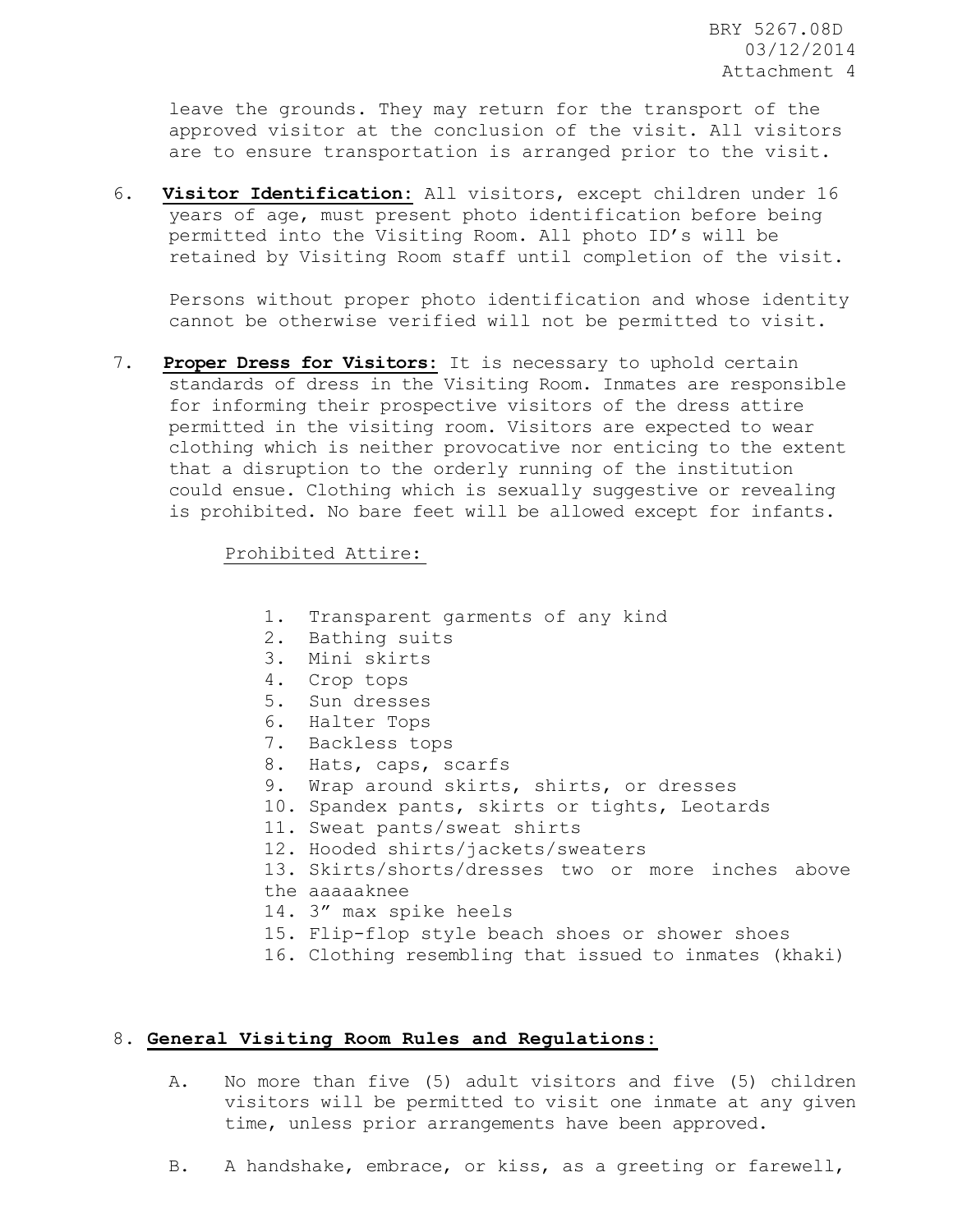is permitted within the limits of acceptable conduct upon arrival and departure of visitors. Other physical contact is prohibited and will be deemed just cause for termination of the visit. When the visit is terminated due to unacceptable conduct, the concerned inmate may receive disciplinary action.

- C. The visiting facilities are limited. Therefore, it may become necessary to limit visits due to overcrowding. When overcrowding conditions exist, the visits will be terminated considering distance traveled by the visitors for the visit and the frequency of their visits. Visiting may also be terminated due to institution emergencies or improper conduct by the inmate or her visitor.
- D. Visitors will be permitted to enter the Visiting Room with only one small, clear bag or pouch not to exceed 4x4x12. Unauthorized items will be secured in the visitor's vehicle. Visitors with infants may enter with a car seat/infant carrier, and will also be permitted to enter with a reasonable supply of diapers, baby food and bottles. Baby bottles must be clear and baby formula must be in a sealed container upon entrance of the institution. Diaper bags, strollers, and baby carriages will **not** be allowed into the institution. Visitors shall surrender any jackets and items in their pockets for inspection prior to entry. No medication is permitted unless authorized by the Lieutenant or Staff Duty Officer.
- E. All money, packages, papers, gifts and pictures must be received by the inmate through the institution mail services.
- F. An inmate may receive food and drink items which are purchased by the visitor from the vending machines located in the Visiting Room. These items must be consumed or discarded in the Visiting Room prior to the termination of the visit. These items will not be removed from the Visiting Room by the inmate.
- G. All visitors will report directly to the Visiting Reception Desk and process through the identification procedures.
- H. Smoking is not permitted in the visiting area. This is a smoke-free institution.
- I. Bringing any unauthorized items, such as medications,